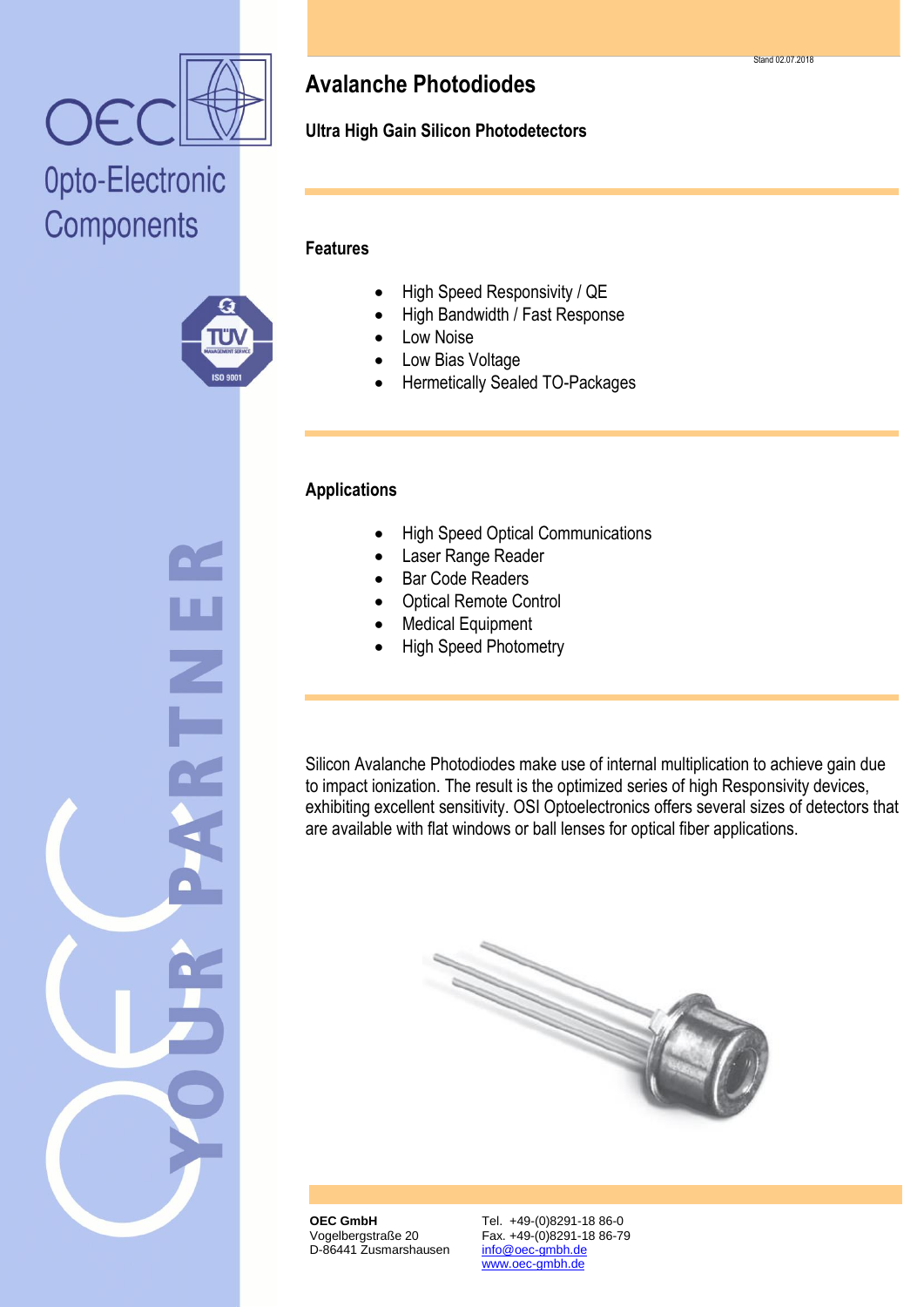

## Opto-Electronic Components



| <b>Model</b><br><b>Number</b>        | <b>Active Area</b>         |                           | <b>Peak</b><br><b>Responsivity</b><br>Wavelength<br>(nm) $\lambda_{p}$ | <b>Responsivity</b><br>(A/W) | <b>Dark</b><br><b>Current</b><br>(nA) | Capacitance<br>(pF) |  |  |  |
|--------------------------------------|----------------------------|---------------------------|------------------------------------------------------------------------|------------------------------|---------------------------------------|---------------------|--|--|--|
|                                      |                            |                           |                                                                        | 850nm, G=100                 | $G = 100$                             | 1MHz,<br>$G = 100$  |  |  |  |
|                                      | Area<br>(mm <sup>2</sup> ) | <b>Dimensions</b><br>(mm) | <b>Typ</b>                                                             | <b>Typ</b>                   | <b>Typ</b>                            | <b>Typ</b>          |  |  |  |
| <b>Silicon Avalanche Photodiodes</b> |                            |                           |                                                                        |                              |                                       |                     |  |  |  |
| <b>APD-300</b><br><b>APD-300L</b>    | 0.07                       | $0.3 \phi$                | 820                                                                    | 42                           | 1.0                                   | 1.5                 |  |  |  |
| <b>APD-500</b><br>APD-500L           | 0.20                       | $0.5 \phi$                |                                                                        |                              | 1.8                                   | 2.5                 |  |  |  |
| <b>APD-900</b>                       | 0.64                       | $0.9 \phi$                |                                                                        |                              | 2.5                                   | 7                   |  |  |  |
| APD-1500                             | 1.8                        | $1.5 \phi$                |                                                                        |                              | 7.0                                   | 12                  |  |  |  |
| APD-3000                             | 7.1                        | $3.0\phi$                 |                                                                        |                              | 15                                    | 40                  |  |  |  |

**Typical Electro-Optical Specifications**

| <b>Model</b><br><b>Number</b>        | <b>Rise Time</b><br>(n <sub>s</sub> )     | <b>Operating Bias</b><br><b>Voltage Range</b><br>(V) | Temp. Range (°C)                   |             | Package                        |  |  |  |  |  |
|--------------------------------------|-------------------------------------------|------------------------------------------------------|------------------------------------|-------------|--------------------------------|--|--|--|--|--|
|                                      | 850nm, G=100,<br>$50\Omega$<br><b>Typ</b> | $G = 100$                                            | <b>Operating</b><br><b>Storage</b> |             | <b>Style</b>                   |  |  |  |  |  |
| <b>Silicon Avalanche Photodiodes</b> |                                           |                                                      |                                    |             |                                |  |  |  |  |  |
| <b>APD-300</b><br><b>APD-300L</b>    | 0.4                                       | 130 - 280                                            | $-40 \sim +70$                     | $-40 - +85$ | 68/TO-18<br><b>Flat Window</b> |  |  |  |  |  |
| <b>APD-500</b><br><b>APD-500L</b>    | 0.5                                       |                                                      |                                    |             | 69/TO-18<br><b>Ball Lens</b>   |  |  |  |  |  |
| <b>APD-900</b>                       | 1.0                                       |                                                      |                                    |             | 70/TO-5                        |  |  |  |  |  |
| <b>APD-1500</b>                      | 2.0                                       |                                                      |                                    |             | 70/TO-5                        |  |  |  |  |  |
| APD-3000                             | 5.0                                       |                                                      |                                    |             | 70/ TO-5                       |  |  |  |  |  |

For mechanical drawings please refer to "Mechanical Drawings".

**OEC GmbH** Vogelbergstraße 20 D-86441 Zusmarshausen Tel. +49-(0)8291-18 86-0 Fax. +49-(0)8291-18 86-79 info@oec-gmbh.de www.oec-gmbh.de